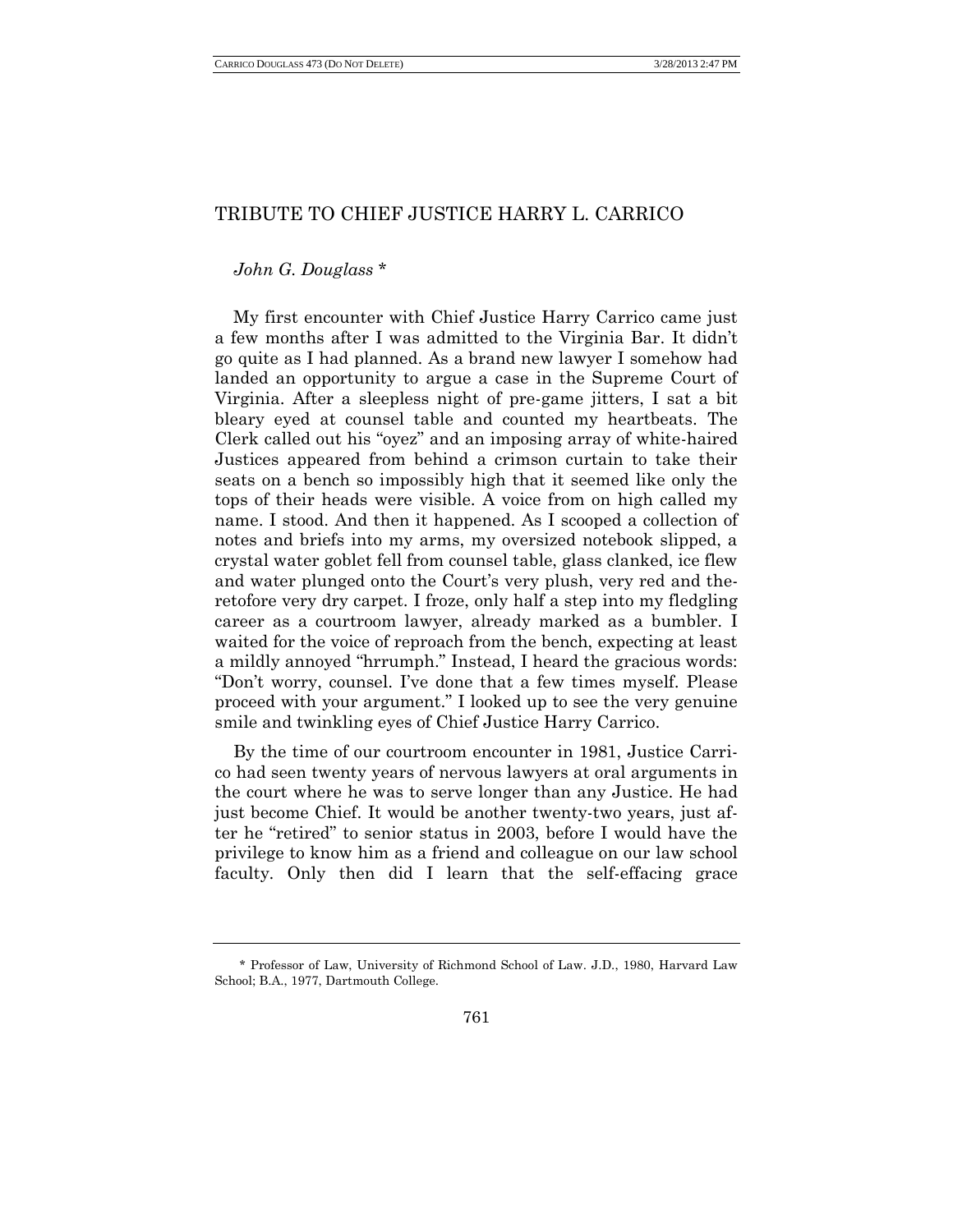## 762 UNIVERSITY OF RICHMOND LAW REVIEW [Vol. 47:761

he showed to that fledgling lawyer in 1981 was his defining characteristic.

Justice Carrico was eighty-six when we first worked together at the law school, but I never knew him as "old." When he visited my house for law school events in my years as Dean, he insisted on walking up the long gravel driveway rather than asking someone decades younger to park his car. Whenever he arrived at the law school he carried a stack of red and blue briefs to read between student appointments. He continued to serve the court as Senior Justice until just a few months before his death, still writing opinions and sitting on writ panels. And I have seen photographic evidence of his exploits on roller blades well into his eighties.

When Dean John Pagan presented Justice Carrico's portrait in 2003, he remarked that the retiring Chief Justice had "adopted" our law school. Justice Carrico's typically humble response was that the law school had adopted him. Both were true. The University awarded Justice Carrico an honorary Doctor of Laws in 1973 while his daughter, Lucretia, was an undergraduate. She later earned her J.D. from the law school and now continues the family tradition of service on the Virginia bench. In 1987 the law school gave Chief Justice Carrico its highest honor, the William Green Award for Professional Excellence, a fitting tribute to a man who's commitment to professionalism, civility and excellence is legendary across our Commonwealth. In 2003 he helped organize a major conference on judicial independence, a topic close to his heart, and participated on a panel with William Rehnquist, Chief Justice of the United States Supreme Court. A few years later Justice Carrico joined with our former Dean Rodney Smolla to produce a widely circulated video on professionalism, a fitting encore to his earlier brainchild, the Course on Professionalism for all newly admitted members of the Virginia Bar, the first course of its kind in the nation. In 2008 the law school named the Harry L. Carrico Center for Pro Bono Services to mark his career-long commitment to fostering pro bono service throughout the Virginia Bar.

The mutual "adoption" included a good deal more than public appearances, degrees and honors. What mattered most to Justice Carrico were the students he met here. After he joined our faculty in 2004 as Visiting Professor of Law and Civic Engagement, he taught the John Marshall seminar and sat on the Marshall Scho-